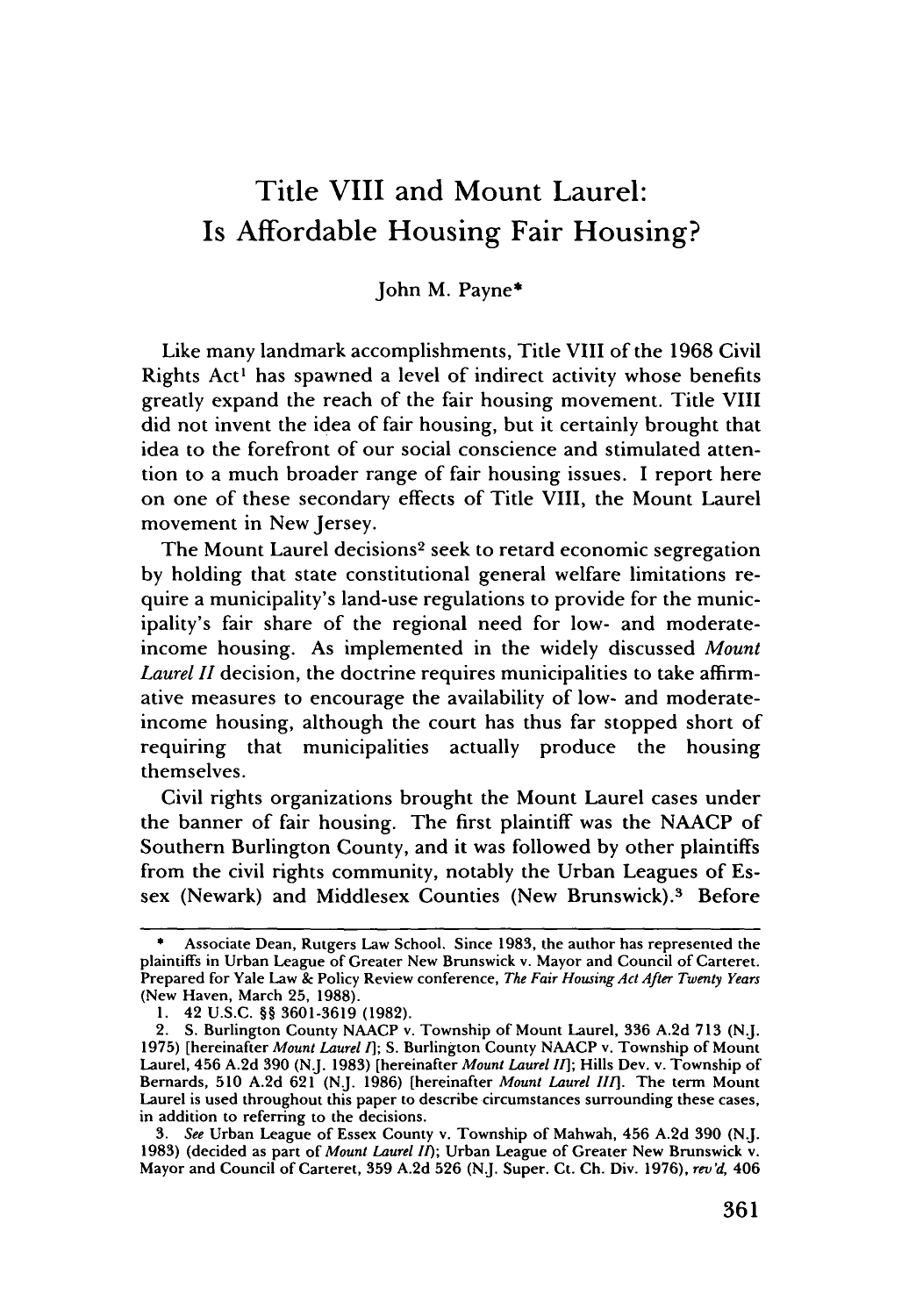being transformed by state constitutional law theories, the Mount Laurel cases were federal civil rights cases. The trial court decision in *Mount Laurel I* rested on the fourteenth amendment, 4 and the Urban League suit used a Title VIII theory in addition to its state "general welfare" claims.<sup>5</sup> Federal claims, both constitutional and statutory, became an impediment after *Mount Laurel I* because they kept open the possibility of certiorari review in an unfriendly United States Supreme Court. Newer cases have therefore brought only state law claims, and the link to Title VIII is no longer apparent.

I seek here to restore that link. After briefly setting the stage with a description of how *Mount Laurel H* compliance has worked, I want to explore whether affordable housing is, in fact, fair housing; that is, is it good for the communities of people that Title VIII seeks to protect?

#### *L How Mount Laurel Works*

The mechanics of calculating a municipality's fair share obligation are interesting, but not of primary importance for present purposes.<sup>6</sup> What counts is how the need, once allocated to municipalities, is met.

**6.** However, some aspects of the methodology currently imposed **by** the Council on Affordable Housing, to be described below, may actually violate Title VIII. The methodology reallocates housing need from communities that have excessive numbers of poor families to developing communities that have the strong housing markets capable of supporting inclusionary lower-income housing developments. *See generally* **N.J.** Stat. Ann. § **52:27D-312** (West **1986); N.J.** Admin. Code **tit. 5** § **92 (1986).** Under the law, however, reallocation takes place only within "housing regions," and the Council has drawn them so as to frustrate the effectiveness of the reallocation process. The poorest (and most heavily minority) area of the state, Jersey City, has been placed in a region which has very few developing municipalities to aid it. The most rapidly developing part of the state, mostly white Middlesex and Somerset Counties, has been placed in a region which has only two small urban centers with excess housing need, so that municipalities in these counties have fair shares well below what they could absorb. These regions have a racially disparate impact which arguably violates Title VIII. *See* Payne, Rethinking Fair Share, **16** Real Est. L.J. 20, **30-31** n.26 **(1987).**

**A.2d** 1322 **(N.J.** Super. Ct. App. Div. 1979), *rev'd,* 456 A.2d **390 (N.J. 1983)** (decided as *Mount Laurel II).* The *Mahwah* case involved a community whose largest taxpayer was a major Ford assembly plant, but whose land-use practices made **it** impossible for the Ford workers to live there. The *Carteret* case was a county-wide suit (Middlesex County) in the fast-growing central New Jersey region between New Brunswick and Princeton. Unless otherwise indicated, subsequent reference to the Urban League suit indicates the Carteret-Middlesex County matter.

<sup>4.</sup> **S.** Burlington County **NAACP** v. Township of Mount Laurel, **290 A.2d** 465, 469 **(NJ.** Super. Ct. Law Div. **1972).**

**<sup>5.</sup>** 406 **A.2d 1322 (NJ.** Super. Ct. **App.** Div. **1979)** (Title VIII claim stated **by** plaintiffs); *see also* Urban League of Greater New Brunswick v. Township of Cranbury, **536 A.2d 287, 299 (N.J.** Super. Ct. **App.** Div. **1987)** (plaintiffs may recover attorneys' fees on Title VIII claim, even though no court decision on merits of this claim).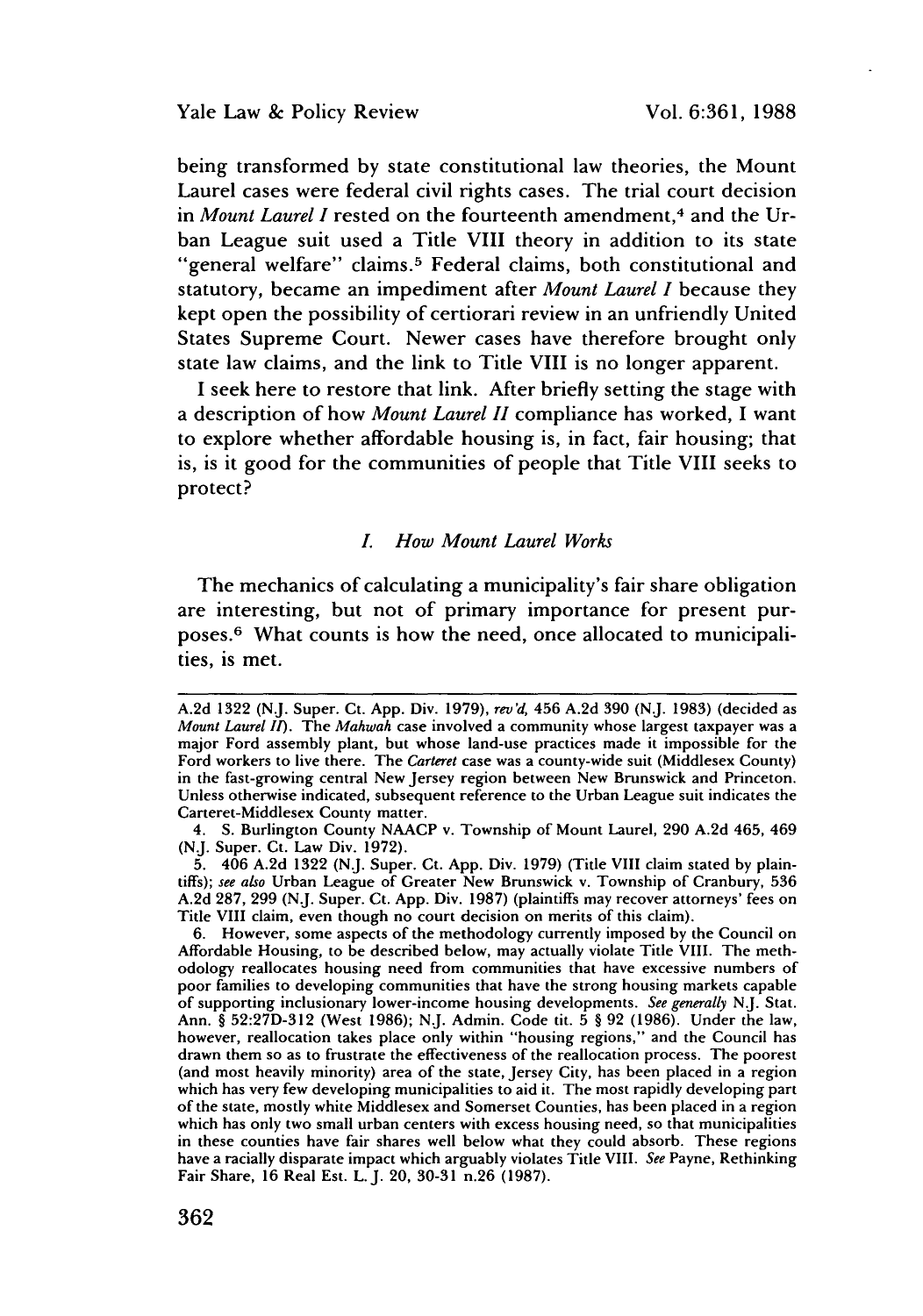The typical suburban Mount Laurel development is usually a townhouse-style, multi-family project with between 250 and 1500 units, of which 20% are "set aside" for low- and moderate-income households.<sup>7</sup> The project is built at densities ranging from six to twelve units per acre and is sold in condominium form. Because rental projects are currently difficult to achieve through the private market, the state now offers a "bonus" for towns that meet part of their fair share in rental form.8 The land on which development occurs typically had previously been zoned for less intensive residential use, usually three units per acre or less, or was in a "holding zone" that did not permit residential use at all.<sup>9</sup>

Mount Laurel is simply the privatization of the national housing policy of the 1960s and 1970s. It harnesses private development activity and diverts some of the profit of intensive development to money-losing, price- or rent-controlled units for lower-income families. Mount Laurel may sound like alchemy, but there is little mystery to the source of the subsidy for the lower-income units, which averages about \$25,000 per unit.

The subsidy comes, first, from the higher densities which are generally allowed as a tradeoff for building the lower-income Mount Laurel component. Higher densities use the land more efficiently and permit more efficient building techniques. So long as the below market Mount Laurel component is included to drain off some of the profit that results from the efficiency gains, the surplus is not simply capitalized into higher land costs that would defeat the Mount Laurel technique. The only Way that the municipality can "create" this surplus, however, is to allow more intensive development of its land area than it had previously allowed. Intensive development, in turn, brings to the municipality a whole host of related social costs, the most obvious of which is the cost of new infrastructure for a denser population. The Mount Laurel subsidy is

<sup>7.</sup> The mechanisms for pricing the below market units and for qualifying the occupants is also complex. In general, Department of Housing and Urban Development (HUD) standards for the Section 8 program are applied. See N.J. Admin. Code tit. 5 § 92-12.4 (1986).

<sup>8.</sup> Rental units count as 1.33 units when credited toward the municipality's fair share obligation, thus reducing the net number of units for which the municipality must provide. See NJ. Admin. Code tit. 92 § 5:92-14.4 (1986). Rental units are more readily available to poor households because no down payment is required and expensive maintenance obligations that accompany homeowning are reduced.

<sup>9.</sup> These are "typical" developments. Some are atypical, such as a 60-unit project in South Brunswick that will contain only 12 Mount Laurel units and a projected new town in Old Bridge that was to contain 1,668 Mount Laurel units out of some 16,380 total units.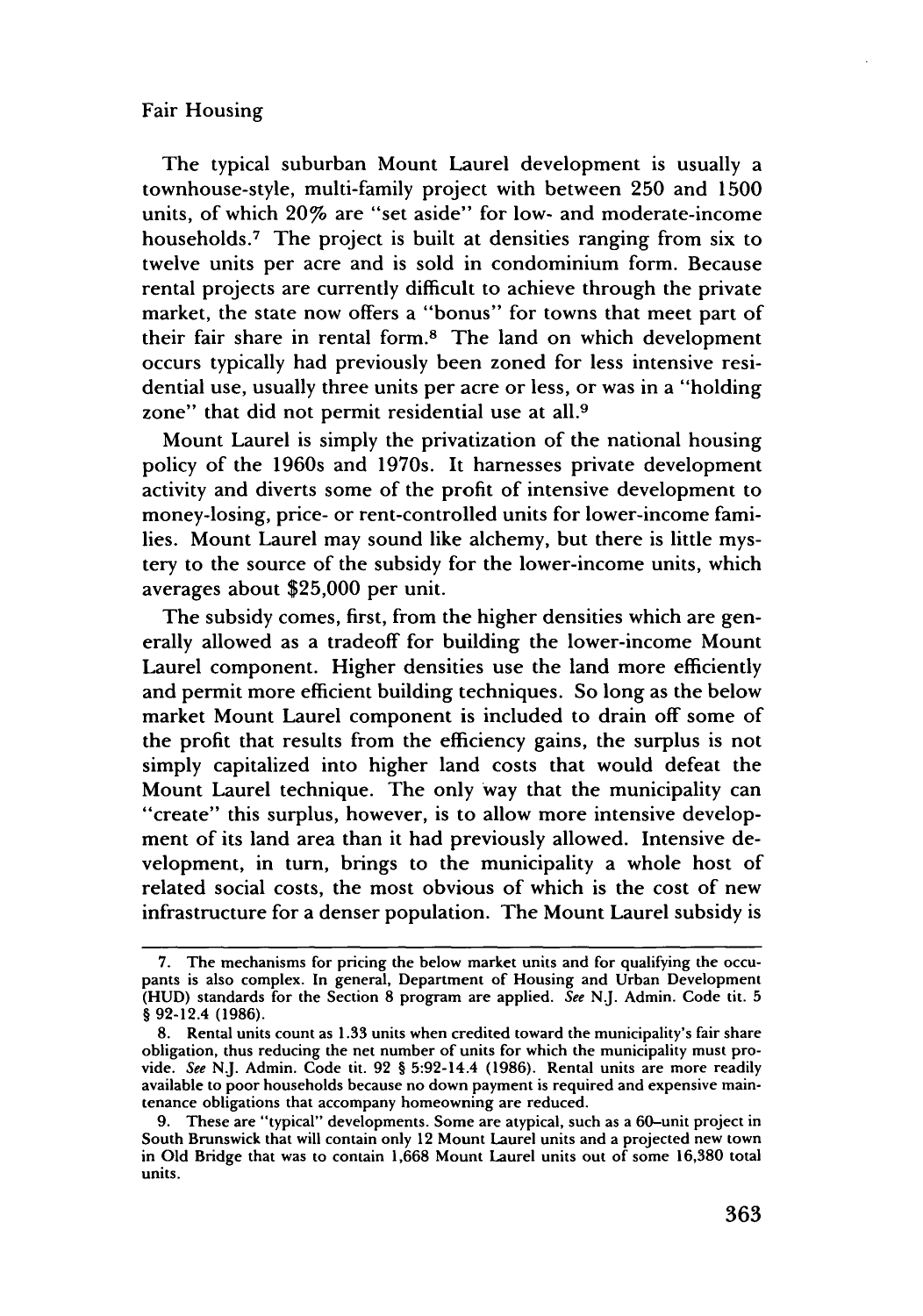therefore not cost-free, and it is important in Mount Laurel planning to try to direct growth to communities where growth is independently justifiable. **1 0**

A second source of the Mount Laurel subsidy comes from the marketplace. It is simplistic to flatly conclude that the purchasers of market rate units are "subsidizing" the below market purchasers. The timing *of Mount Laurel H* was felicitous, coming just as the housing depression of the 1970s ended and the market began to react to pent-up demand. That demand, and a booming economy, make it possible in New Jersey to sell anything that has four walls and a roof. In such a market it is not clear whether a developer freed of the subsidized Mount Laurel units would necessarily reduce prices on the market units. Demand may be strong enough so that some or all of the Mount Laurel subsidy could be retained as profit.

These market conditions provide some basis for the New Jersey Supreme Court's assertion that subsidies from other purchasers or tenants are not involved, and that it is the developer's choice whether to forego some of its profit in order to gain the right to build in this style and density.<sup>11</sup> An offer to build Mount Laurel units is a weapon for these developers; absent this offer the municipality would probably be free under conventional zoning law to zone for lower densities and keep the developer out altogether. This perspective also suggests that if the market rate units do increase in price because of the Mount Laurel subsidy, it is the cost these households pay to "purchase" access to a community that would otherwise not allow the type of housing they want.<sup>12</sup> This analysis also suggests one reason why Mount Laurel has not travelled very well beyond New Jersey. Where demand is lower and land is plentiful, generously zoned, and relatively cheap, developers do not need the Mount Laurel weapon, for there is a further frontier where housing can be built without these incentives.<sup>13</sup>

<sup>10.</sup> This was the philosophy behind the use of the State Development Guide Plan as a measure of where growth should occur in *Mount Laurel II.* For a different approach, which places somewhat less faith in abstract planning, see Payne, *supra* note 6.

*<sup>11.</sup> Mount Laurel II,* 456 A.2d at 446 n.30.

<sup>12.</sup> It might be argued that the Mount Laurel process piles regulation on top of regulation in a market which would function best if free of regulation altogether. *See* Ellickson, The Irony of "Inclusionary" Zoning, 54 **S.** Cal. L. Rev. 1167 (1981). In any realistic time frame, however, land-use regulation is a given and, in this sense, the Mount Laurel process corrects for distortions that conventional zoning allows.

<sup>13.</sup> This, however, does not excuse the New York Court of Appeals' rejection of the Mount Laurel process as applied to the Long Island subregion of the New York metropolitan area, where land is neither plentiful, generously zoned, nor cheap. *See* Suffolk Hous. Serv. v. Town of Brookhaven, 70 N.Y.2d 122, 517 N.Y.S.2d 924 (1987).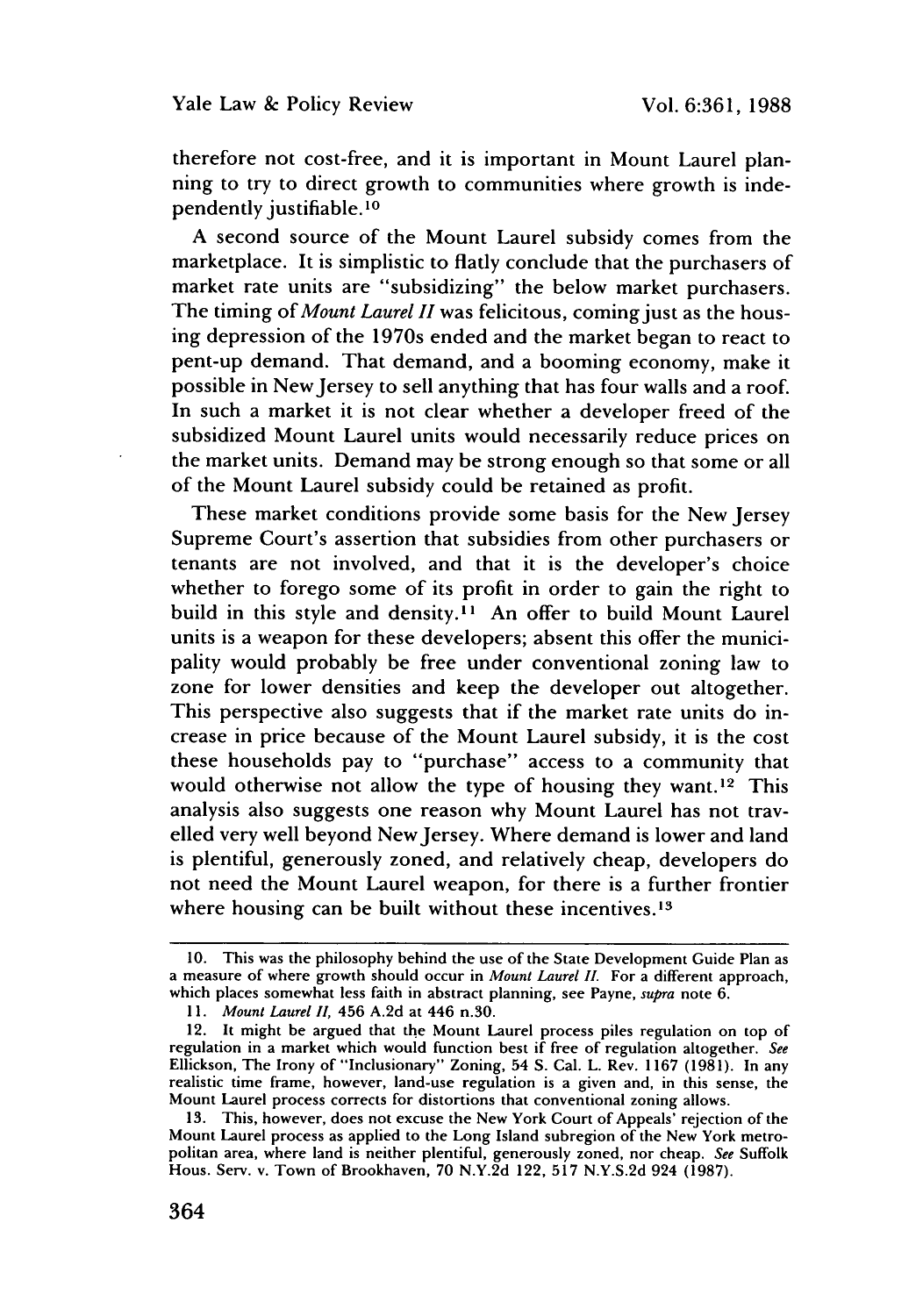The major components of the Mount Laurel alchemy come from increased densities, which add burdens to the municipalities, and from market factors, borne in part by developers and in part by market-rate households. A third source of savings is the elimination of cost-generating requirements in the building code. The list of such requirements is endless: dedicated open space requirements, expensive facade treatments, excessive parking space requirements, inefficient plumbing and other code standards, unnecessary studies, impact statements and application fees, and even, in one of the Urban League cases, a ratio of required swimming pools to housing units.

Municipalities give up these cost generators fairly readily when faced with litigation, and while this undoubtedly helps to contain costs, I know of no project where elimination of cost generators alone has been sufficient to induce developer participation in a Mount Laurel proposal.<sup>14</sup> Unlike the other sources of subsidy, removal of cost generators does not involve a shift of a real cost from one party to another so much as elimination of an arbitrary and artificial cost. <sup>15</sup>

A final category of subsidy is direct public assistance to reduce the cost of a project. The Mount Laurel decisions have made it clear that a municipality's affirmative obligation stops short of building the housing itself, but a municipality can often be induced to contribute in order to have the compliance plan structured the way it desires.<sup>16</sup> Before the Tax Reform Act,<sup>17</sup> tax shelters offered good potential for reducing costs so that a higher percentage of a development could be Mount Laurel. Use of nonprofit developers, created initially by the municipality, can still be an effective way of reducing costs.

The biggest source of municipal subsidy, however, remains public land. Many municipalities hold vacant or developable land, mostly

<sup>14.</sup> There is some irony in this, since elimination of cost generators was a principal focus of the early suits and of *Mount Laurel I.*

<sup>15.</sup> Also in the "cost generator" category are restrictions on manufactured and modular (formerly called mobile) homes. Flat prohibitions are now illegal in NewJersey, but there has been no rush to build in this format. *See Mount Laurel I1,* 456 A.2d at 450; Robinson Township v. Knoll, 302 N.W.2d 146 (Mich. 1981).

<sup>16.</sup> Usually to avoid excessive use of the standard 20% inclusionary development which requires four market units for each Mount Laurel one, an obviously profligate use of development resources if other ways are possible. *See* Payne, *supra* note 6, at 27. Direct subsidization has its downside, however, when it is used primarily for rehabilitation of owner-occupied housing. *See infra* note 27.

<sup>17.</sup> Tax Reform Act of 1986, Pub. L. No. 99-514, 100 Stat. 2085 (codified as IRC (1986)).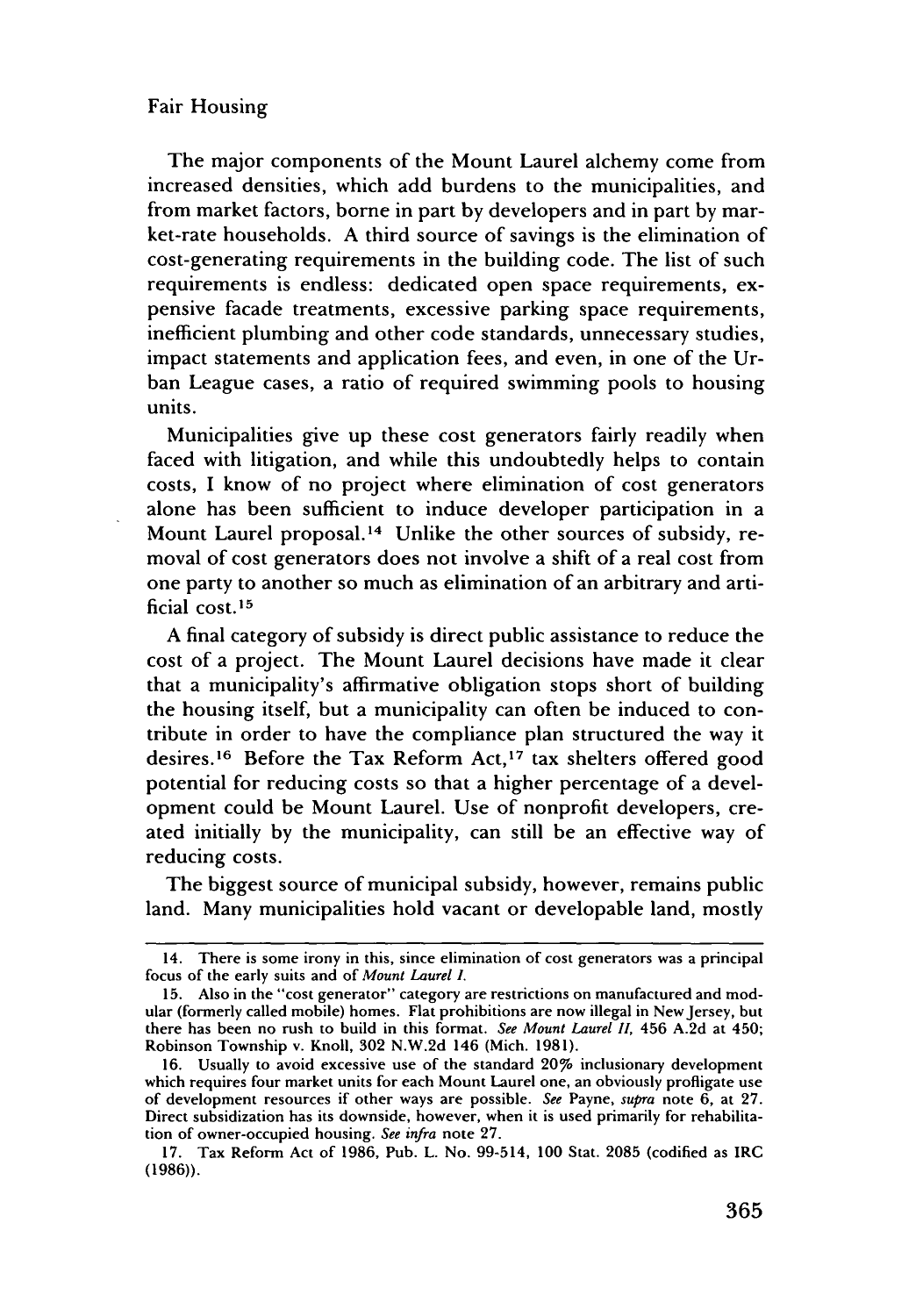as surplus property or as lots acquired through tax foreclosure. Donation of this land, particularly if combined creatively with other techniques such as nonprofit sponsorship and use of manufactured housing components, can achieve spectacular savings. **A** Princeton project now in progress, for example, uses these three techniques in combination to produce a development that is **50%** market rate housing and **50%** Mount Laurel housing, thus preserving a substantial element of economic mixing in a community where housing costs are very high. <sup>18</sup>

This overview cannot do justice to the complexity of making Mount Laurel work. However, there can be no doubt about one thing. For better or for worse, Mount Laurel is working in New Jersey. After January **1983,** when *Mount Laurel II* was announced, well over 100 developer-plaintiff suits were filed,<sup>19</sup> leading to such absurd situations as **11** developers competing for the privilege of subsidizing several hundred fair share units in Warren Township.20 However academics or activists feel about it, developers think that Mount Laurel is good business and have not hesitated to take advantage of it.

### *II. Evaluating Mount Laurel*

The central criticism of Mount Laurel in the fair housing community is the assertion that the litigation has not done any good for black or other minority households, and that Mount Laurel is for the marginal middle class of the suburbs, which past racial discrimination has left predominantly white.<sup>21</sup> To the extent that persons of

**<sup>18.</sup>** There is also some direct subsidy money available from the state, appropriated as part of the New Jersey Fair Housing Act of 1985, N.J. Stat. Ann. § 52:27D-321 (West **1986),** and some vestigial federal funds from the Section Eight and Farm Home Loan programs. In general, however, these subsidies are best used to leverage other Mount Laurel techniques. At an average **\$25,000** per unit subsidy, a one million dollar appropriation produces only 40 units, in a state where need is estimated at 140,000-240,000 units. *See* Payne, *supra* note **6,** at **30.**

**A** troubling phenomenon which has developed recently centers on the Regional Contribution Agreements, to be described more fully below. *See infra* text accompanying notes 43-44. Some municipalities are raising money **by** bonding, rather than from Mount Laurel-related development activities, in order to cash out their obligation and build the units elsewhere. *See* **N.J.** Stat. Ann. **§ 52:27D-312** (West **1986); N.J.** Admin. Code tit. **5 § 92-11 (1986).** This probably shifts more of the Mount Laurel burden directly to the community than is desirable and, as a result, is not very good politics.

**<sup>19.</sup>** *See* Mallach, The Tortured Reality of Suburban Exclusion: Zoning, Economics and the Future of the *Berensen* Decision, 4 Pace Env. L. Rev. **37, 119 (1986).**

<sup>20.</sup> J.W. Field Co. v. Township of Franklin, 499 **A.2d 251 (N.J.** Super. **Ct.** Law Div. **1985).**

*<sup>21.</sup> See, e.g.,* Holmes, **A** Black Perspective on Mount Laurel II: Towards a Black "Fair Share," 14 Seton Hall L. Rev. 944 (1984).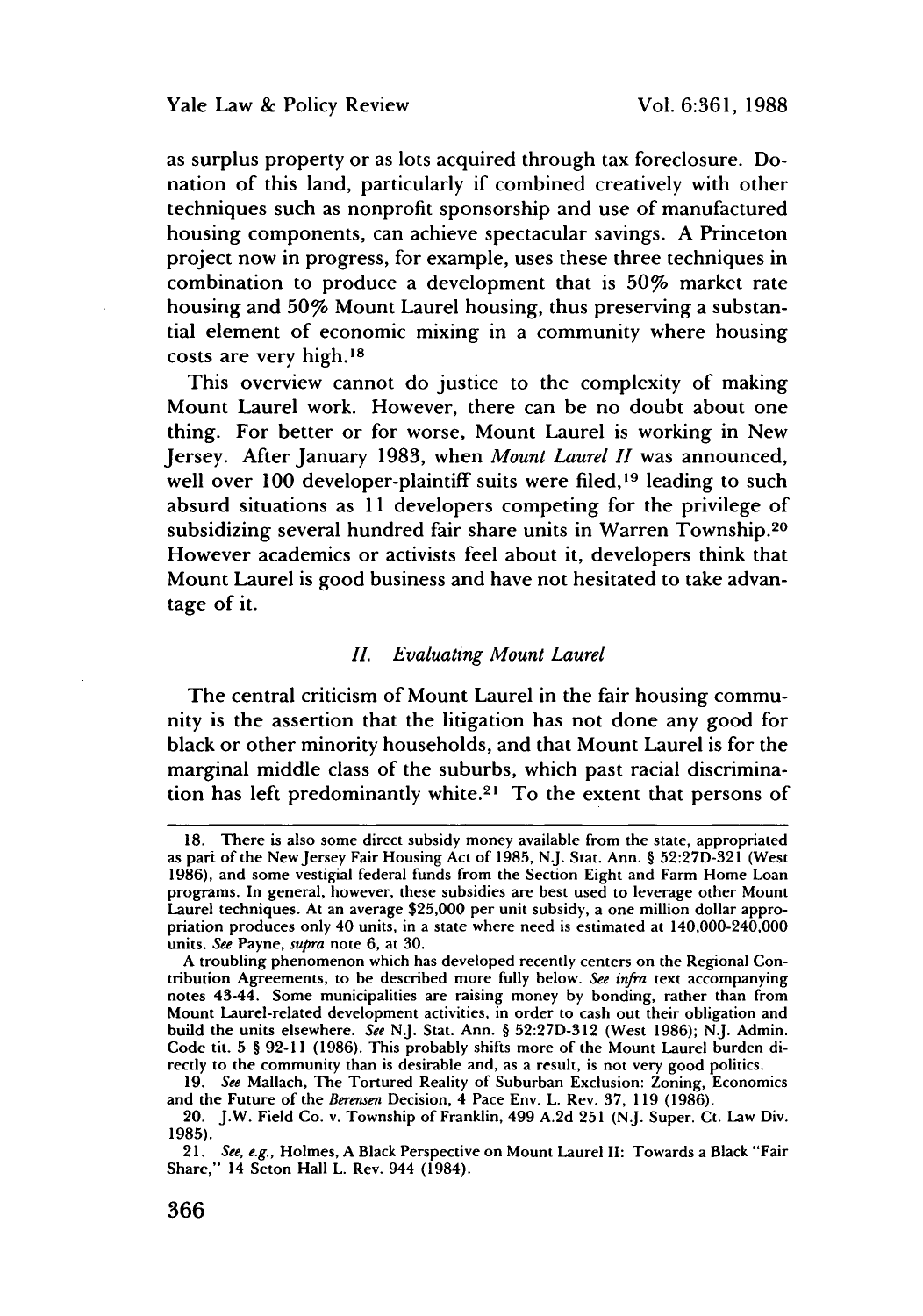color are advantaged, it is said that the beneficiaries will be the marginal middle class black households still in the cities, thus accelerating their flight from the cities and leaving the cities even more the repository of the poorest of the minority poor.

This criticism should be taken seriously. In their conventional application in "inclusionary developments" in the suburbs, Mount Laurel housing units are mostly for sale in condominium developments, rather than being offered for rent, and require an income of between \$14,500 and \$29,000.22 Without especially creative endeavors, Mount Laurel units cannot be priced so that they benefit households earning less than about 40% of the regional median income; even with such creative endeavors $23$  it is clear that the poorest of the poor cannot be served. Such is the cost of a program that, as noted above, is essentially a form of privatization.

The statistics lend some support to the criticisms. Reliable hard data are still hard to come by, because there is no central collection mechanism for Mount Laurel activities. By best estimates, however, there are about 1,900 Mount Laurel units constructed and occupied in the state as of early 1988.24 Alan Mallach, a leading Mount Lau-

23. *See supra* text accompanying note 18.

<sup>22.</sup> *See supra* note **8** on the importance of the sales/rental difference. The Council on Affordable Housing estimates median income at approximately \$36,000 for a family of four, adjusted upwards and downwards for different sized households. 2 COAH Newsletter, No.3, at 5 (1987). To make the units affordable to households not at the very top of the eligibility range, the monthly cost  $(30\% \text{ of income})$  is usually calculated on a household at 45% of median for low and 65% of median for moderate. This results in monthly shelter costs of about \$400 to \$600 per month. Sales prices currently range from just under \$30,000 to the mid-\$50,000 range.

<sup>24.</sup> A study is currently underway, sponsored by the Fund For New Jersey and carried out by the Alliance for Affordable Housing Education Fund, with a formal report expected later in 1988. The estimate in the text was supplied to the author by Alan Mallach on March 17, 1988, based on preliminary results of the Alliance for Affordable Housing study.

Less than 2,000 units may seem paltry as the product of 15 years of litigation. Until *Mount Laurel IH* in 1983, however, there was no effective enforcement mechanism at all, and in 1985, just as the fruits of *Mount Laurel II* began to appear, the adoption of the (New Jersey) Fair Housing Act, NJ. Stat. Ann. § 52:27D-301 *et seq.,* and the transfer of all active cases to the newly created Council on Affordable Housing (COAH) *(see Mount Laurel Ii,* 510 A.2d 621) put everything on hold again. COAH certified its first housing units in May 1987, and by the end of 1987 had approved plans for 4,000 additional units.

COAH estimated that applications pending before it would produce an additional 18,000 units by 1993, and it had speculative plans for an additional 14,000 units. In addition, there are several thousand more units that are or will be provided through court settlements and adjudications separate from the COAH process. The most optimistic total projection is for 37,642 Mount Laurel units by 1993, but many of these will be rehabs rather than new construction. An inclusionary development at 20% requires four market rate units for each Mount Laurel unit; to produce 25,000 new Mount Laurel units through 1993 would require a total of 125,000 new units of residential construction. At best, New Jersey has averaged 50,000 new units per year, which means that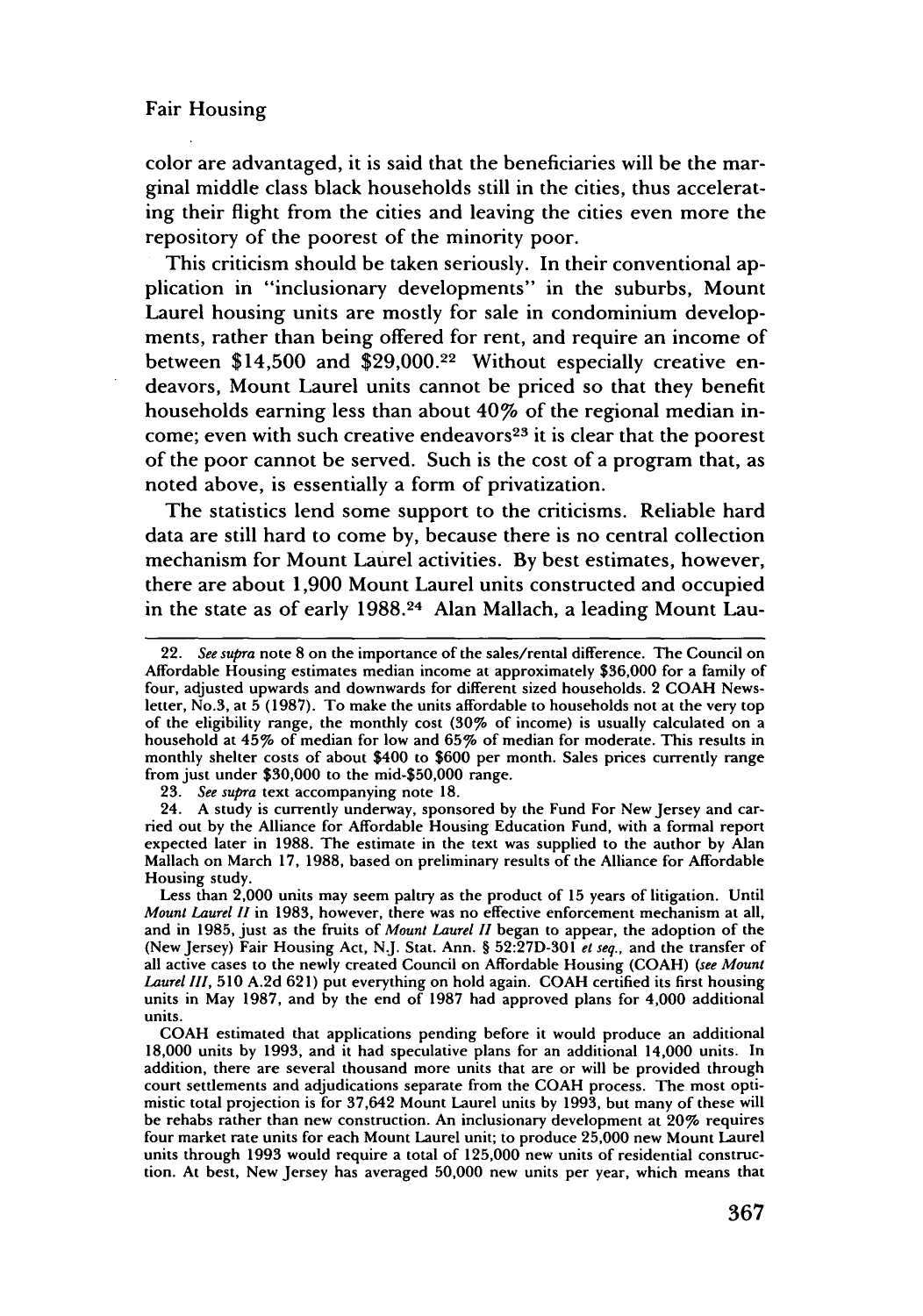rel planner, has undertaken an occupational profile of the Village Green condominiums, the Mount Laurel component of The Hills of Bedminster, the first Mount Laurel project to be built and occupied after 1983.

Mallach found that 60%-70% of the Mount Laurel units were occupied by blue-collar wage earners or their female, "pink-collar" counterparts, with less than 25% classified as professionals. The professionals, moreover, were generally teachers. There were no "high status" professionals such as lawyers or doctors. Similarly, those occupants classified as "managers" tended to be in low-paying, low-advancement positions rather than being on the first rung of a lucrative corporate ladder. Most significantly, Mallach found that 25% of the households, and one-third of the households qualifying for multi-bedroom units, were female-headed households with dependent children. Although not reported by Mallach, other anecdotal information confirms that there is some degree of racial integration as well.<sup>25</sup> It also appears that a large proportion of the residents previously resided in the suburbs, rather than moving from an urban center.

These data and informal reports give mixed comfort. To the extent that Village Green proves typical, Mount Laurel developments are economically integrated and do not appear to be enclaves of yuppies.26 However, the majority of beneficiaries are white, which is to be expected whenever poverty rather than race itself is used as the qualifying variable. It is also quite clear that, to date, the Mount Laurel developments are not emptying the cities, which may be either good or bad depending on one's view of what Mount Laurel was supposed to accomplish.

The sample is very small, however, and the big question is what will happen to the demographics once large numbers of units become available. One lesson that Mount Laurel has taught us is that there is a tremendous pool of suburban poverty, one undoubtedly much larger than the count of low- and moderate-income house-

almost one out of three new construction projects would have to have a Mount Laurel component. This is an extremely ambitious goal, although not patently unobtainable, and it still falls short of the lowest, politically motivated estimate of need, that of the COAH.

<sup>25.</sup> The author has discussed this point, for instance, with C. Roy Epps, President of the Civic League of Greater New Brunswick, plaintiff in the Urban League suit. Epps maintains close watch on affordable housing developments in central New Jersey.

<sup>26.</sup> For an anecdotal profile, see The Hills Are Alive, Sunday Star-Ledger (Newark), Oct. 11, 1987, at 1.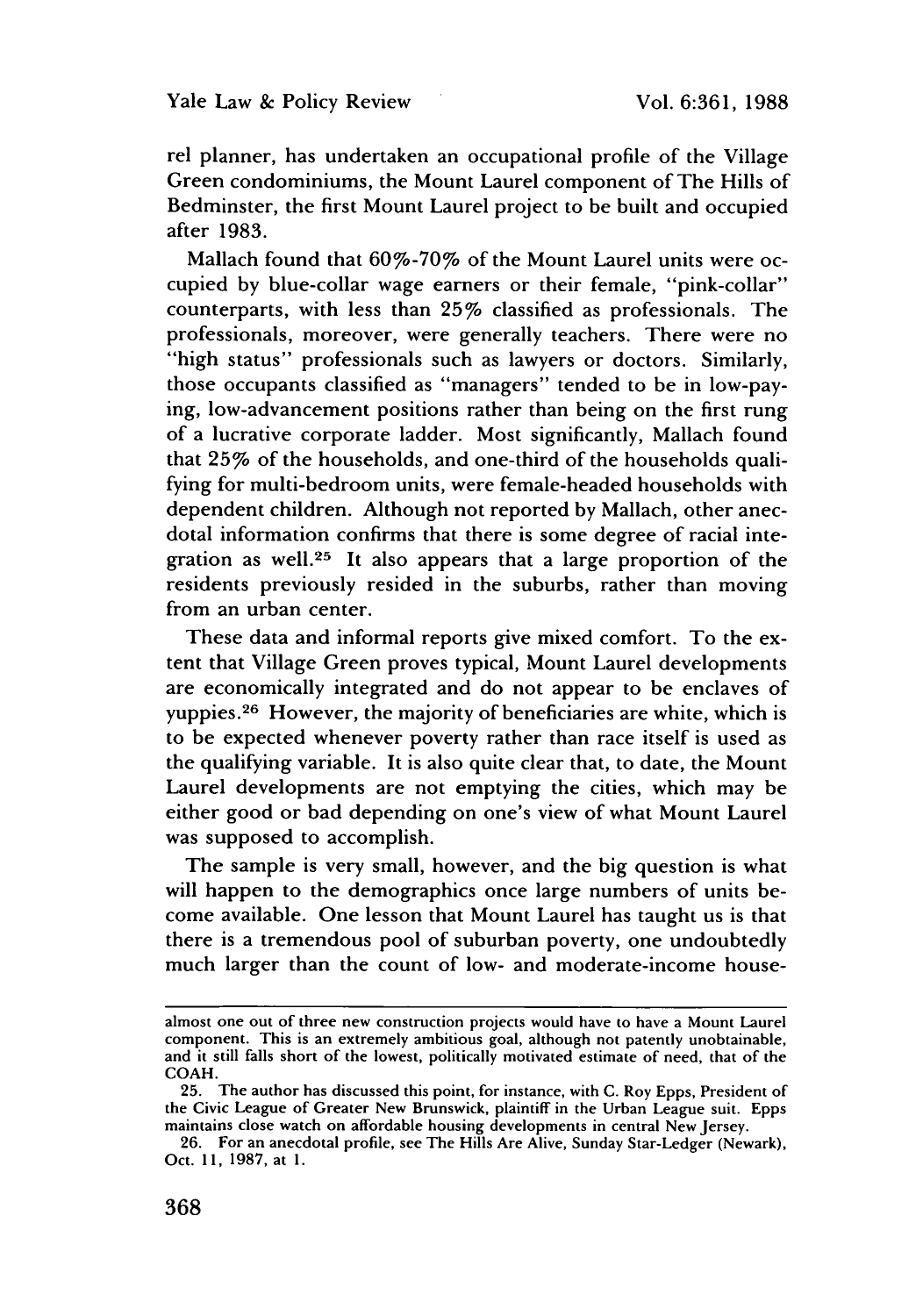holds used in the Mount Laurel fair share formulas.<sup>27</sup> Absent special emphasis on recruitment of minority households, the suburban, white makeup of the developments will persist.<sup>28</sup>

Even with special emphasis on minority recruitment, it may be questioned how much movement of minority households from the cities could realistically have been expected when *Mount Laurel I* was brought. **I** have a vivid recollection of reporting on our Urban League case to a general meeting of the Urban League at a neighborhood center in a black area of New Brunswick. When **I** described a recent legal triumph in the Township of Plainsboro, some ten miles south of New Brunswick and five miles east of Princeton, in the heart of the richest employment market in New Jersey, **I** was hooted down **by** those for whom **I** ostensibly worked. Plainsboro, a farming-turned-yuppie town, totally dependent on the automobile for transportation, and with no network of social support for the urban black family, might just as well have been on Mars as far as my listeners were concerned.

In attempting to be dispassionate and academic, **I** must concede that Mount Laurel does not, as of March **1988,** stand as a completed triumph of the civil rights movement. One cannot give five years of intensive labor to litigation such as this, however, and remain totally dispassionate.<sup>29</sup> I believe that Mount Laurel is, if not a triumph of

**<sup>27.</sup>** The formulas use surrogates for need based on census data about substandard physical housing conditions. *See* AMG Realty Company v. Township of Warren, 504 A.2d 692 (NJ. Super. Ct. Law Div. 1984); Rice, Exclusionary Zoning: Mount Laurel in New York, 6 Pace L. Rev. 135 (1986). Neither the courts nor COAH have included in their counts what is called "financial need," that is, households living in standard housing but paying more than 30% of household income for it. It has been estimated that inclusion of this group would double the need estimates. *See* Payne, *supra* note 6, at 25. Housing advocates have not pressed this issue vigorously, because even the lower estimates are well beyond the capacity of the private market to supply using the now-conventional 20% set-aside technique. This category may become more relevant, however, if and when public subsidy programs are revived so that 100% lower-income developments are once again feasible, as was true when the first Mount Laurel cases were brought. One adverse consequence of the emphasis on physical condition is that COAH has been very generous in approving housing elements that meet the municipality's fair share through rehabilitation of existing occupied housing. By definition, this approach restricts access to the community by non-residents, including minority residents from the urban core.

<sup>28.</sup> All Mount Laurel protocols contain non-discrimination provisions and affirmative marketing requirements. There is potential for a greatly expanded role for private fair housing agencies in assisting in this marketing. So far as I am aware, no one has suggested imposing specific racial quotas in Mount Laurel developments. *Cf* U.S. v. Starrett City Assocs., 660 F. Supp. 668 (E.D.N.Y. 1987), *aff'd,* 840 F.2d 1096 (2d Cir. 1988).

<sup>29.</sup> Should the reader, moreover, favor the printed version of these remarks by citing them in some other place, I will deem it sporting to balance any reference to the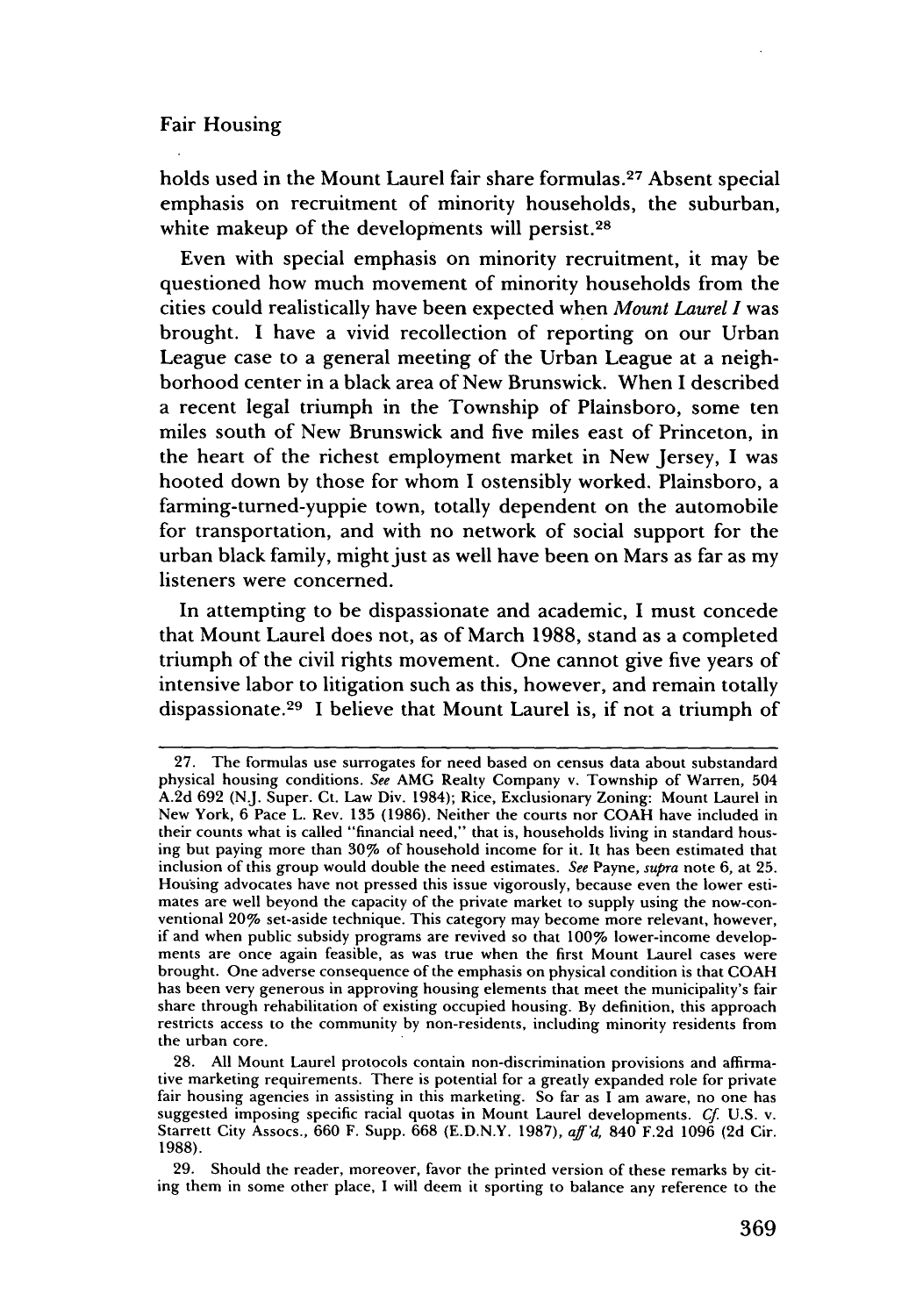the civil rights movement, nonetheless a small step in a civil rights war that has been measured mostly in small steps for **125** years.

#### *III. Is Affordable Housing Fair Housing?*

First and foremost, Mount Laurel is a worthy pursuit because poverty is a civil rights issue.<sup>30</sup> Lawyers tend to forget this, since poverty was stricken from the fourteenth amendment agenda of the civil rights movement in the early 1970s **by** the United States Supreme Court.<sup>31</sup> Discrimination on the basis of poverty is particularly pernicious in the context of municipal zoning, not just because it is official discrimination, but because municipal land-use decisions burden the non-resident poor who have no say in making those decisions. From this perspective, exclusionary zoning might be described as a voting rights problem.<sup>32</sup>

Discrimination in any form coarsens and weakens society. As a result of Brown v. Board of Education,<sup>33</sup> and its progeny, most overt official discrimination has been ended in our generation. Consequently, the focus of Title VIII has been on eradicating the more subtle and pervasive problem of private housing discrimination. It is therefore remarkable and dangerous to tolerate the overt official discrimination against the poor currently practiced **by** many suburban municipalities.<sup>34</sup>

Racial discrimination is not far below the surface of economic discrimination. Our society simply would not tolerate the amount of poverty found in black and other minority communities if whites were proportionally as poor as these less-favored groups. Racial

negative conclusions just drawn with appropriate acknowledgement of the more positive comments to follow.

<sup>30.</sup> Discrimination on the basis of economic status is different from recognition of legitimate economic limitations. Finding an appropriate line between these two concepts is subtle and tricky and beyond the scope of this paper. One of the classics is Michelman, Forward: On Protecting the Poor Through the Fourteenth Amendment, 83 Harv. L. Rev. 7 (1969). Suffice it to say that Mount Laurel requires only a "realistic" opportunity for housing, an opportunity limited **by** what a municipality can accomplish through regulatory means. Some of the more visionary applications of the Mount Laurel principle to the problems of the hard-core poor will be noted briefly below.

<sup>31.</sup> *See, e.g.,* San Antonio Independent School District v. Rodriguez, 411 U.S. **1** (1973).

<sup>32.</sup> *See* Payne, Delegation Doctrine in the Reform of Local Government Law: The Case of Exclusionary Zoning, 29 Rutgers L. Rev. 803 (1976).

<sup>33. 347</sup> U.S. 483 (1954).

<sup>34.</sup> It also bears noting that housing discrimination has increasingly come to be seen as a gender issue, as is exemplified **by** the proportion of female-headed households claiming the first batch of Mount Laurel units. *Mount Laurel I* was not planned as a "women's case," but it spins off useful subsidiary consequences such as this, which indicate the general correctness of the theory.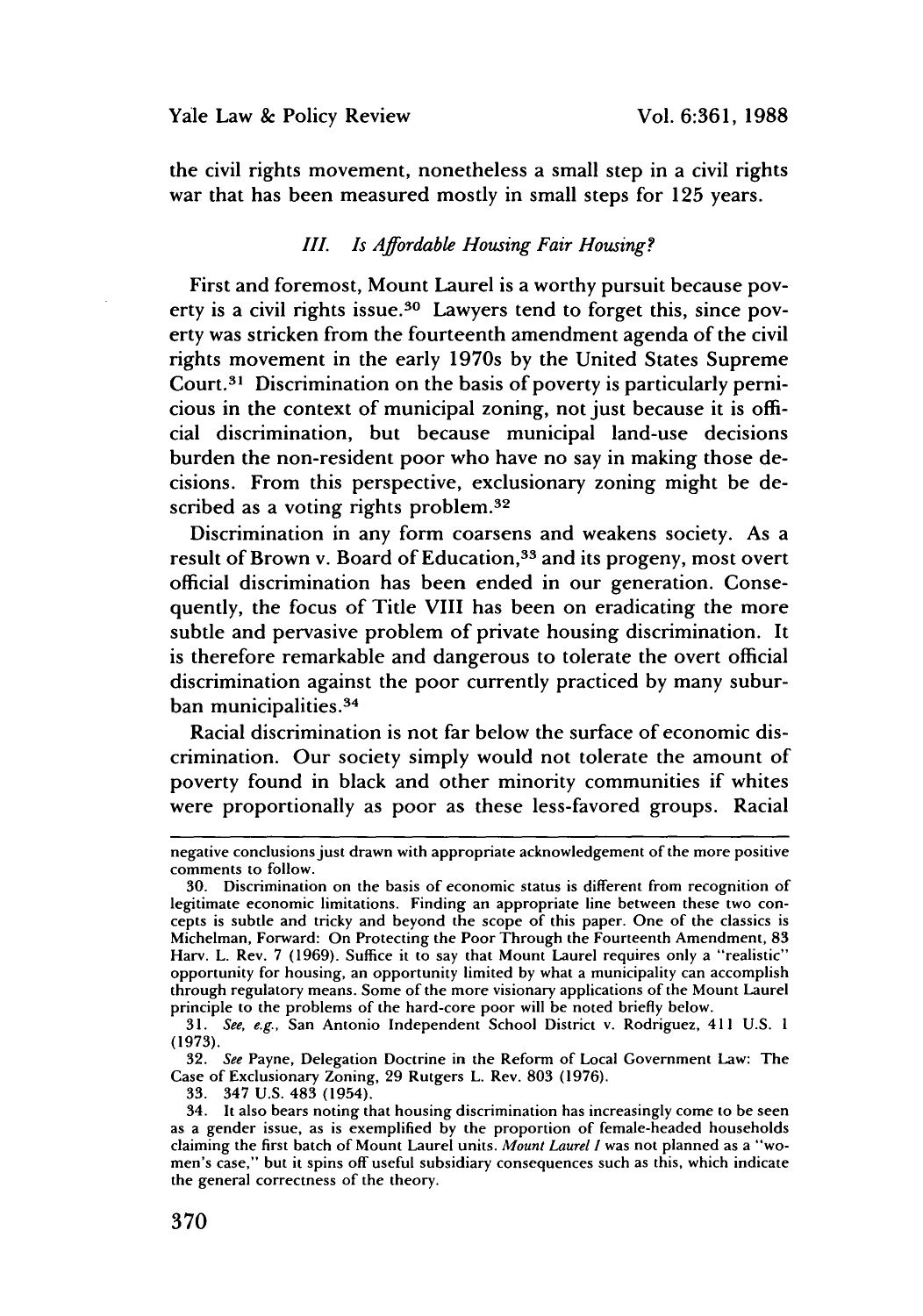fears undoubtedly reinforce and deepen the indifference to economic misery that our society tolerates.

Thus, in negotiating settlements of Mount Laurel cases, the most difficult point on which to reach agreement has frequently been whether to allow local residents, most of whom are white, a waiting list priority in applying for Mount Laurel units. Municipalities know that they cannot overtly discriminate on the basis of race, but they also fear an influx of minorities from the central cities. Residency restrictions are an excellent surrogate for racial exclusions and they have proven difficult to eradicate.

The case for pursuing Mount Laurel claims is a defensible one, both because economic discrimination is wrong on its own terms and because it is a transparent substitute for racial discrimination in all too many cases. But the hard-core poor are still not helped by the doctrine. Is Mount Laurel only for the marginal middle class and therefore not an appropriate investment of social capital?<sup>35</sup>

As noted previously, with creativity and good will, the reach of Mount Laurel housing can-be extended to lower levels than is now common, thus softening the edges of the criticism.<sup>36</sup> Admittedly, Mount Laurel is not capable of directly solving the problem of the homeless, for whom an absolute inability to pay is the central truth. But, indirectly, Mount Laurel is legally and politically important even in these cases-sufficiently important that I feel confident in rejecting the "middle class" accusation.

New Jersey's treatment of the homeless is now under litigation on a variety of fronts. An important legal starting point has been the Mount Laurel doctrine, from which public interest litigants have argued that a constitutional right to housing exists in New Jersey. No court has squarely accepted the argument, but the decisions have moved forcefully in the direction of greater statutory protection for the homeless and have taken note that by doing so the constitutional dimensions of the problem need not be resolved.<sup>37</sup>

Similarly, the city of Jersey City is now in court defending an ordinance that imposes sales price controls on condominium conver-

<sup>35.</sup> Is it a proper criticism of Title VIII generally that enforcement of its anti-discrimination provisions most often benefits minorities of at least adequate means? *See, e.g.,* Irizarry v. 120 West 70th Owners Corporation, (S.D.N.Y. 1986) Fair Hous.-Fair Lending Rep.  $(P-H) \parallel 15,551$  (Sept. 1, 1986). Housing for the very poor is usually offered on an equal opportunity basis, *see* Mallach, *supra* note 19, at 104, because race and poverty are sufficiently correlated that landlords cannot afford the luxury of discrimination.

<sup>36.</sup> *See supra* text accompanying note 18.

<sup>37.</sup> *See* Rodgers v. Gibson, 528 A.2d 43, 45 (N.J. Super. Ct. App. Div. 1987).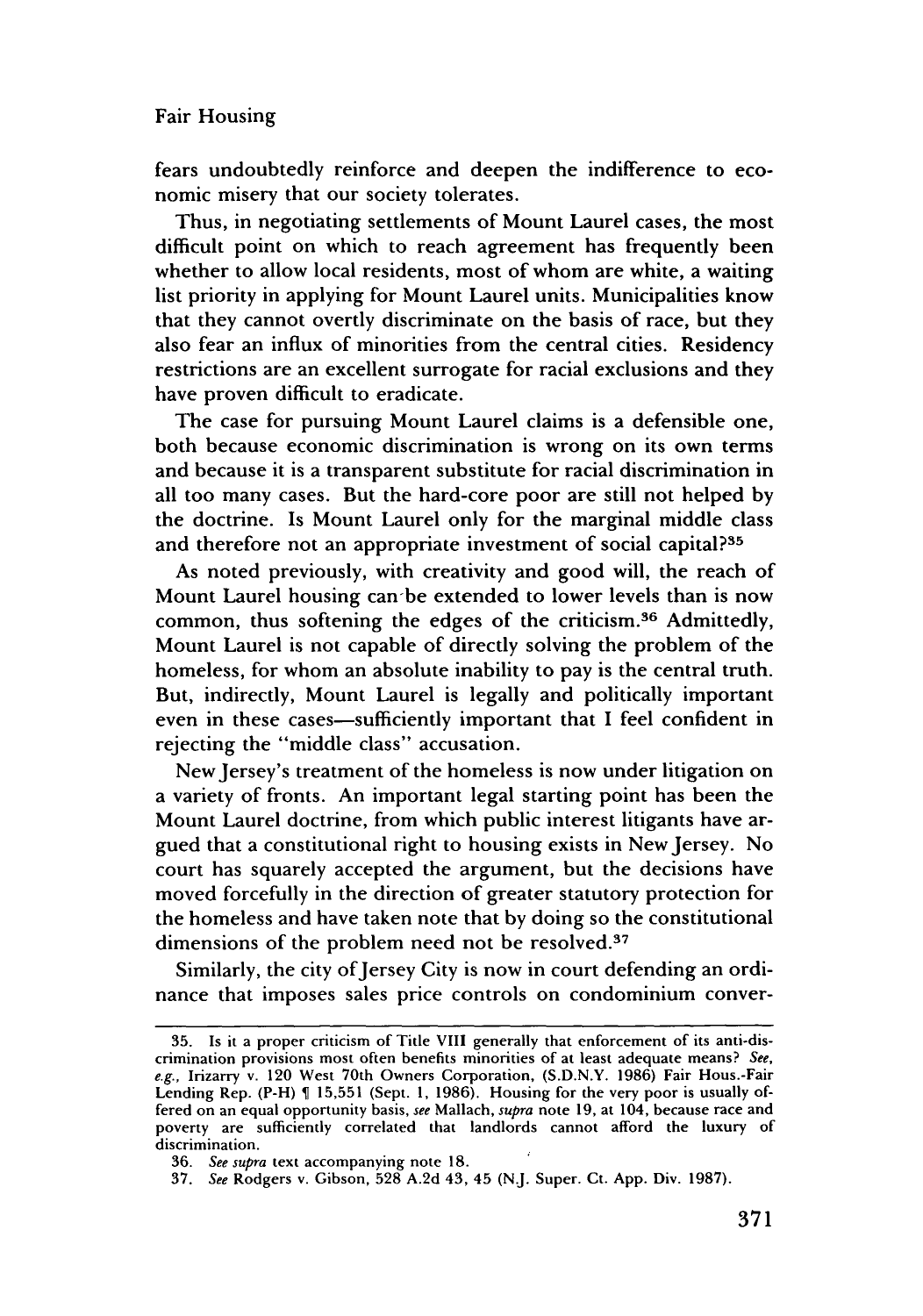sions in an effort to stem the tide of gentrification. By limiting conversion prices to the capitalized value of legally controlled rents, rent control avoidance will be eliminated as a motivation for conversion and many low-priced units will remain in the city's housing stock.38 Gentrification of the previously grim cities along the Hudson waterfront is rapidly eliminating this housing, much of it occupied by families well below the *defacto* 40% floor found in suburban Mount Laurel projects. The American Civil Liberties Union of New Jersey has recently filed an extensive brief in support of the sales control ordinance, again arguing that Mount Laurel supports, if not compels, such regulatory activity.<sup>39</sup>

Just as *Brown* led to many unanticipated developments beyond racially segregated schools, Mount Laurel is changing the legal and constitutional environment in which housing issues are perceived. Like *Brown,* which set in motion the events that led to the Fair Housing Act of 1968, Mount Laurel has altered the political landscape in New Jersey. One of the functions of an activist decision is to break political stalemate on rights issues. *Brown* did this. *Baker v. Carr40* did it with voting rights. In New Jersey, *Robinson v. Cahill*<sup>41</sup> broke a political stalemate with respect to education finance, and *Mount Laurel I* and *Mount Laurel II* did it with exclusionary zoning. When an effective remedy for implementing the Mount Laurel doctrine was finally furnished by the New Jersey Supreme Court in 1983, the political pressure on the legislature became intolerable. In 1985, it enacted a flawed but nonetheless far-reaching statutory program for determining and enforcing "fair share" goals throughout the state. <sup>42</sup>

<sup>38.</sup> In an improvement on traditional rent control, moreover, occupancy controls will be imposed, so that the true beneficiaries of the ordinance will be lower-income households.

<sup>39.</sup> Committee for Housing Alternatives v. Mayor and City Council of Jersey City, Docket No. A-1586-87T8 (appeal pending in N.J. Super. Ct. App. Div., filed Mar. 14, 1988).

The Mount Laurel theory may also help in efforts by legal services attorneys to prohibit the City of Newark from demolishing 1950s-style public housing projects, where the land is to be redeveloped with middle-class townhouses. *See* letters of Harris David and Melville D. Miller, Legal Services of New Jersey, to Marvin Krotenberg, Regional Environmental Officer, HUD (Jan. 9, 1988) (emphasizing need for affordable housing in Newark).

<sup>40. 369</sup> U.S. 186 (1982).

<sup>41. 303</sup> A.2d 273 (N.J. 1973).

<sup>42.</sup> N.J. Stat. Ann. § 52:27D-301 *e seq.* (West 1986); *see Mount Laurel III* (act is facially constitutional and justifies judicial withdrawal from the field until it is implemented). *See* Franzese, Mount Laurel III: The New Jersey Supreme Court's Judicious Retreat, 18 Seton Hall L. Rev. 30 (1988).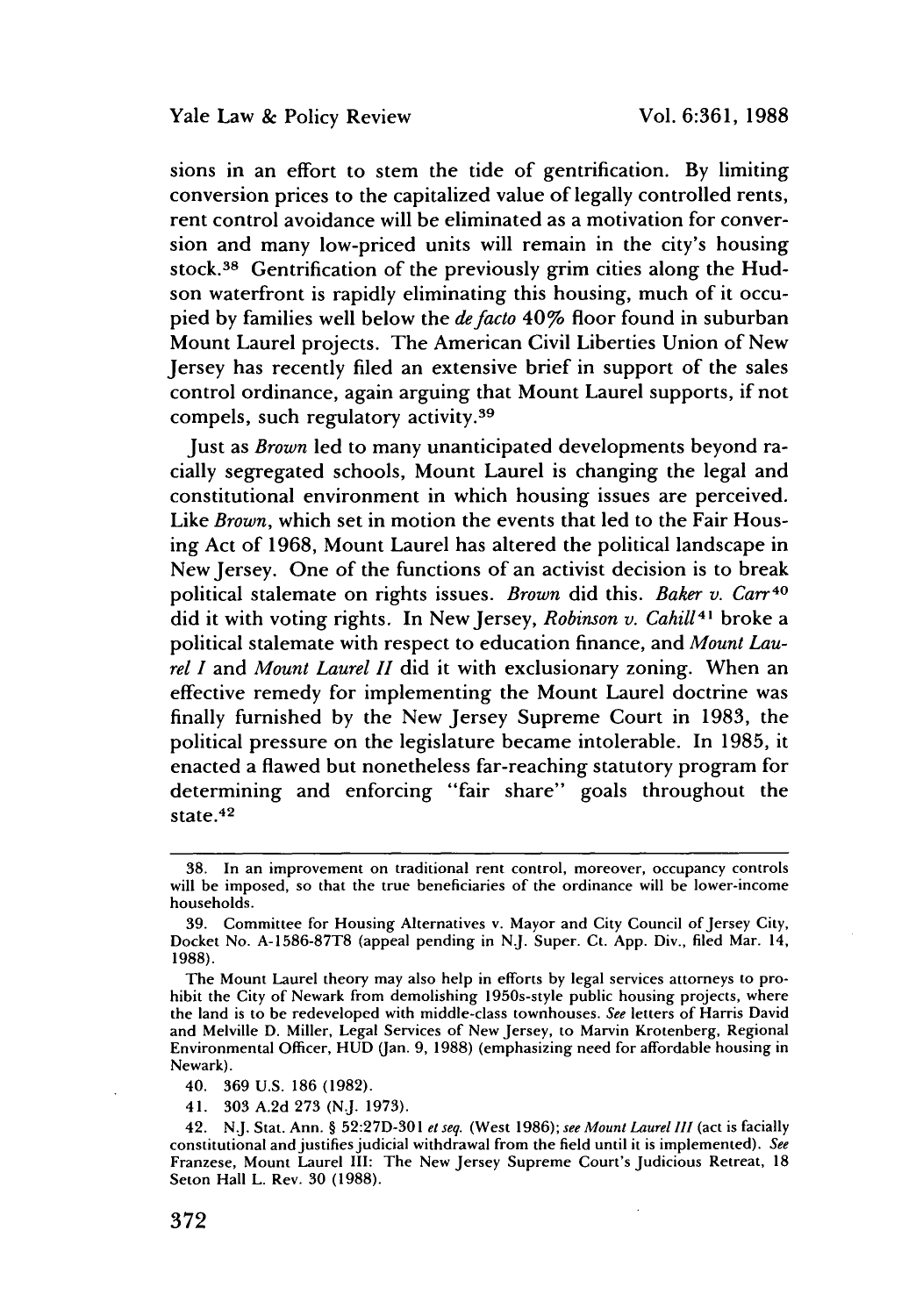The New Jersey Fair Housing Act of 1985 is not concerned solely with suburban exclusion. As a result of the predictably byzantine negotiations which produced the act, one of its principal features provides for "regional contribution agreements," or RCAs, which permit a municipality to finance up to half its fair share obligation in another municipality.<sup>43</sup> The intended effect, borne out by the first RCAs approved by the state, is to link the economic strength of the suburbs to the financial need of the cities. Normally, this is accomplished by requiring developers to make a payment in lieu of constructing actual Mount Laurel units in their developments, which then funds the urban units. Because the RCAs involve cash transfers, instead of actual housing units, the receiving municipalities have more flexibility in determining how to serve housing needs. For instance, the money can be used to fund rent supplements in existing housing for households whose incomes are too low to take advantage of conventional Mount Laurel units. <sup>44</sup>

The RCAs are controversial because they divide those who favor an urban strategy for empowering minorities from those, perhaps more visionary, who seek to hasten the genuine integration of the suburbs. The RCAs play uncomfortably to a sense that white America can buy racial and economic exclusion, not just in the marketplace of realpolitik but with the official sanction of state law. For better or worse, however, the creation of RCAs demonstrates clearly that Mount Laurel's reach is long, and that its potential extends well beyond the marginal middle class and suburbia.

The political issue is also broader than specifics such as regional contribution agreements and urban policy. The civil rights movement is about empowerment, and that is where the Mount Laurel doctrine is heading in New Jersey. The cases, and now the statute, have forced housing policy into the public consciousness and onto the public agenda. A statewide coalition, the Alliance for Affordable Housing, has brought together labor and industry, landlords and tenants, civil rights activists, clergy, and developers into an effective lobbying force that stopped a constitutional amendment to repeal Mount Laurel and has now begun to advance a positive agenda of change in housing policy. Two recent statewide polls revealed broad public concern about affordable housing and surprisingly broad public acceptance of the Mount Laurel decisions and of the state's role in supervising local land-use decisions that affect afford-

<sup>43.</sup> N.J. Stat. Ann. § 52:27D-312 (West 1986).

<sup>44.</sup> *See supra* notes 8 and 22.